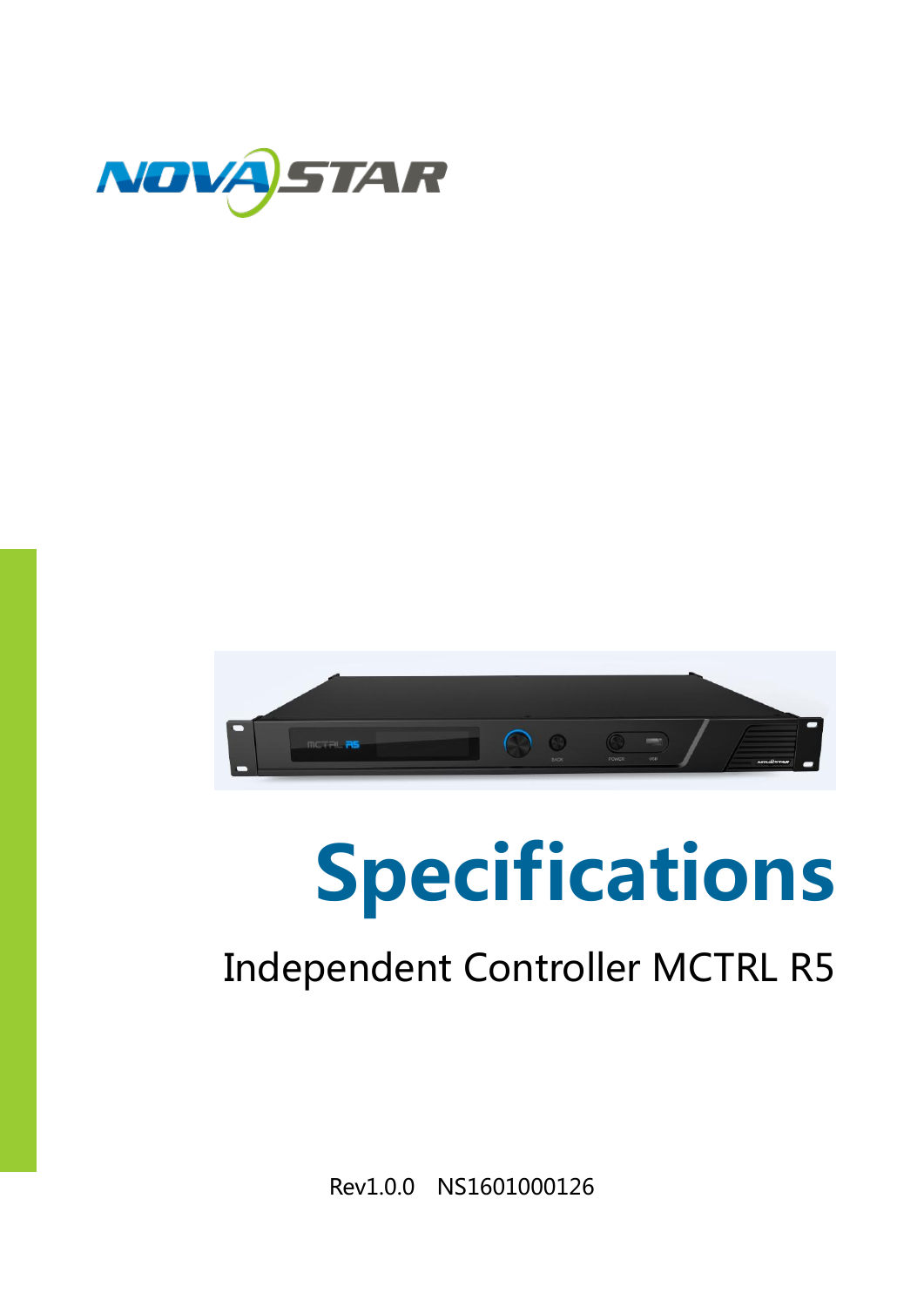### Overview \_\_

MCTRL R5 is an independent master controller developed by NovaStar with an epoch-making significance. The loading capacity of a single unit is up to 3840x1080@60Hz, which is able to meet the on-site requirements of oversized LED displays. MCTRL R5 makes it easier to create stunning rotation visual effects for users. MCTRL R5 also can be used as two independent Full-HD controllers, which makes it more flexible to load LED displays. The design of MCTRL R5 is innovative. It allows to configure a display at any time without PC.

Various video inputs such as HDMI, dual-link DVI,SDI etc. and outputs of 8-channel Neutrik Gigabit Ethernet ports as well as 2-channel optical fiber ports are supported.

#### Features

- 1) Complete video input interfaces: 6G SDI, HDMI1.4 x 1, dual-link DVI x 1;
- 2) Supports 8-channel Neutrik Gigabit Ethernet outputs and 2-channel optical fiber outputs and maximum loading capacity of a single unit up to 3840x1080@60Hz;
- 3) Image rotation can be realized at any area in the screen with any angle. It will much eaiser with cabinet, ports and screen rotation operation.
- 4) Innovative design to enable smart configuration which has greatly shortened the time for stage preparation;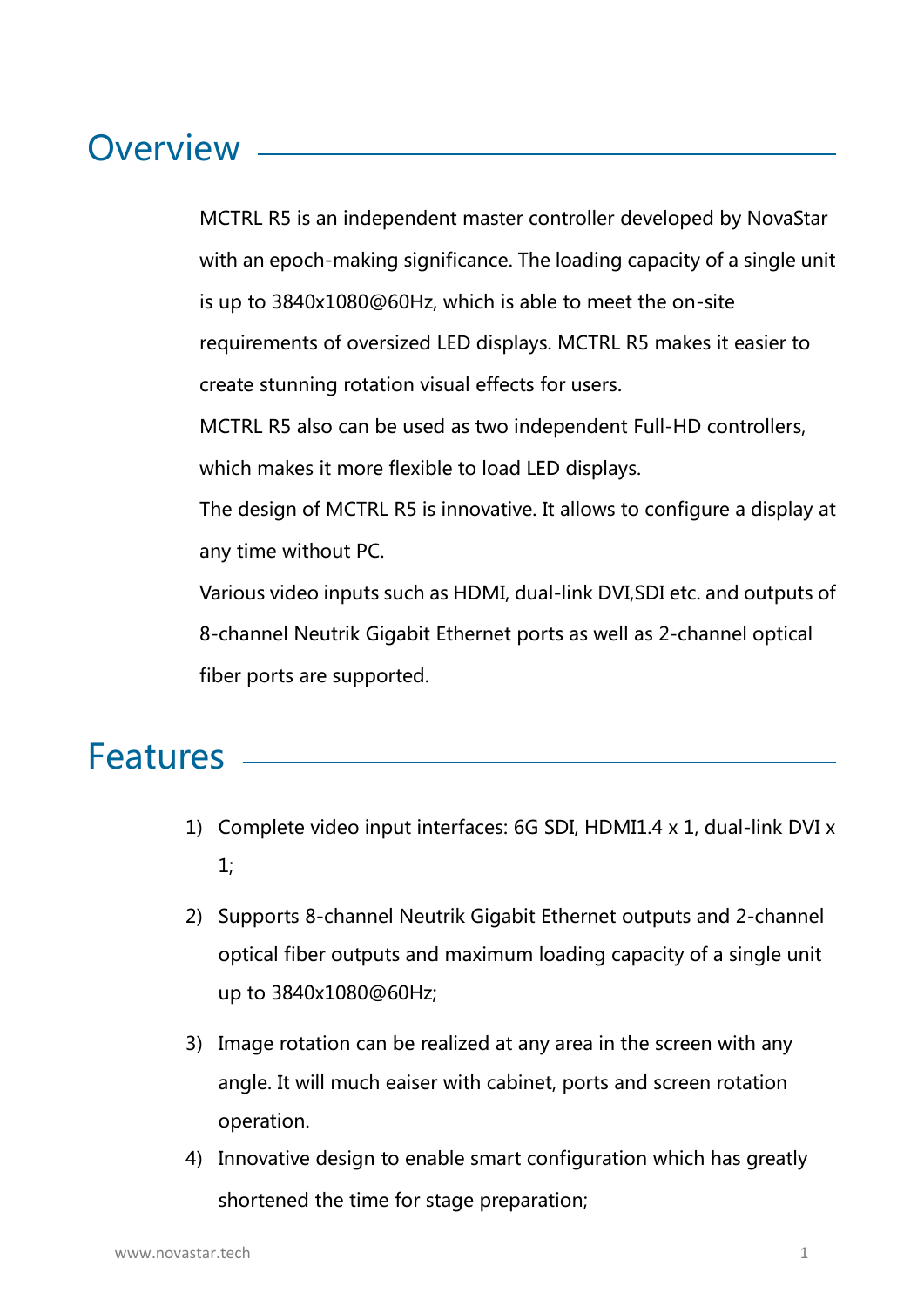- 5) NovaStar's G4 engine to create stable and flicker-free pictures without scanning lines, and bring smooth images with a good sense of layering;
- 6) Supports NovaStar's latest pixel-by-pixel calibration technology, the process of which is fast and efficient;
- 7) Enables white balance calibration and color gamut mapping based on the different features of LEDs on the display to ensure the real restoration of color;
- 8) Screen configuration can be done at any time without PC;
- 9) Manual adjustment of screen brightness, which makes it much easier and quicker;
- 10) Multiple controllers are able to be cascaded for uniform control.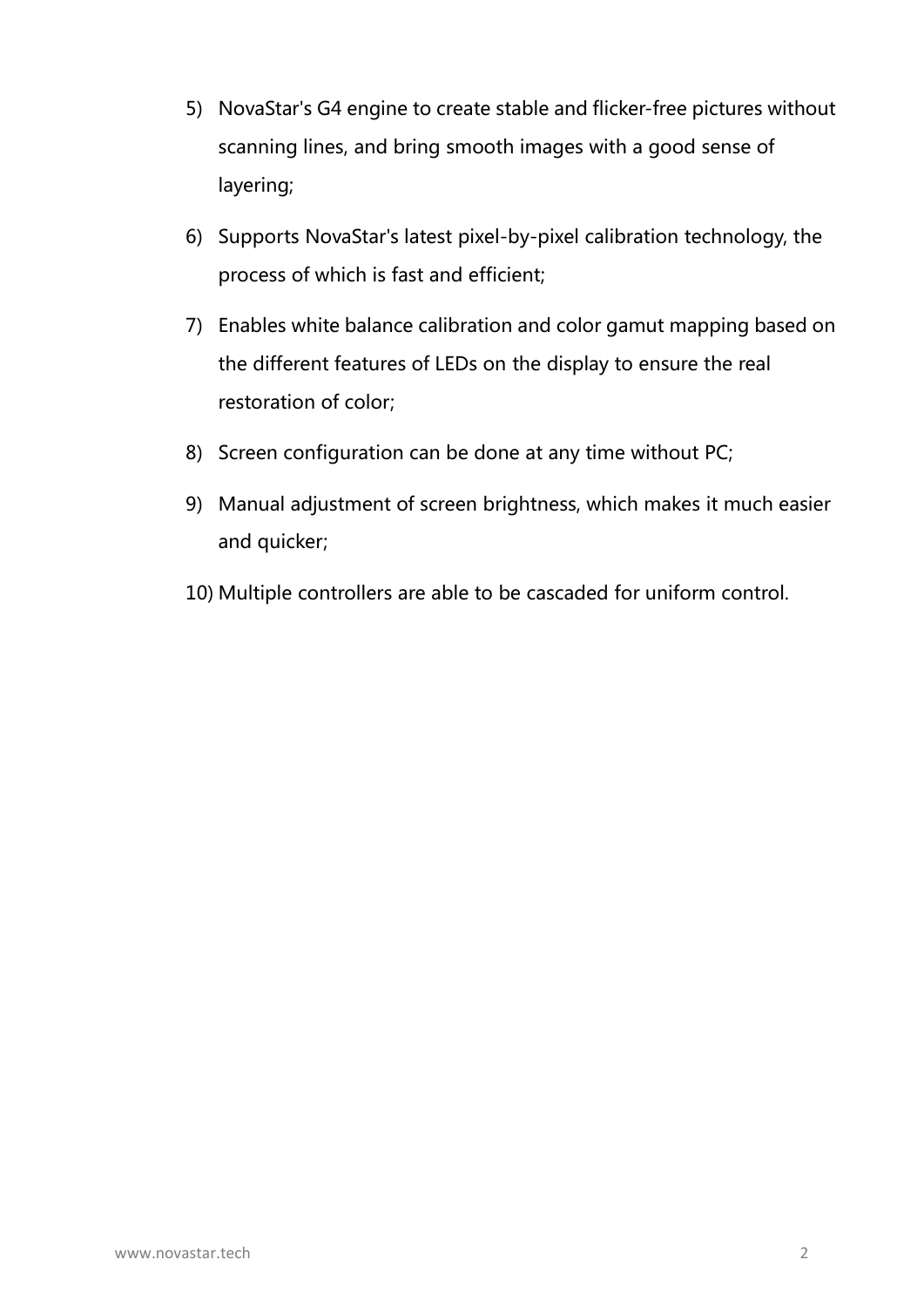## Dimensions



Dimensions of MCTRL R5 (mm)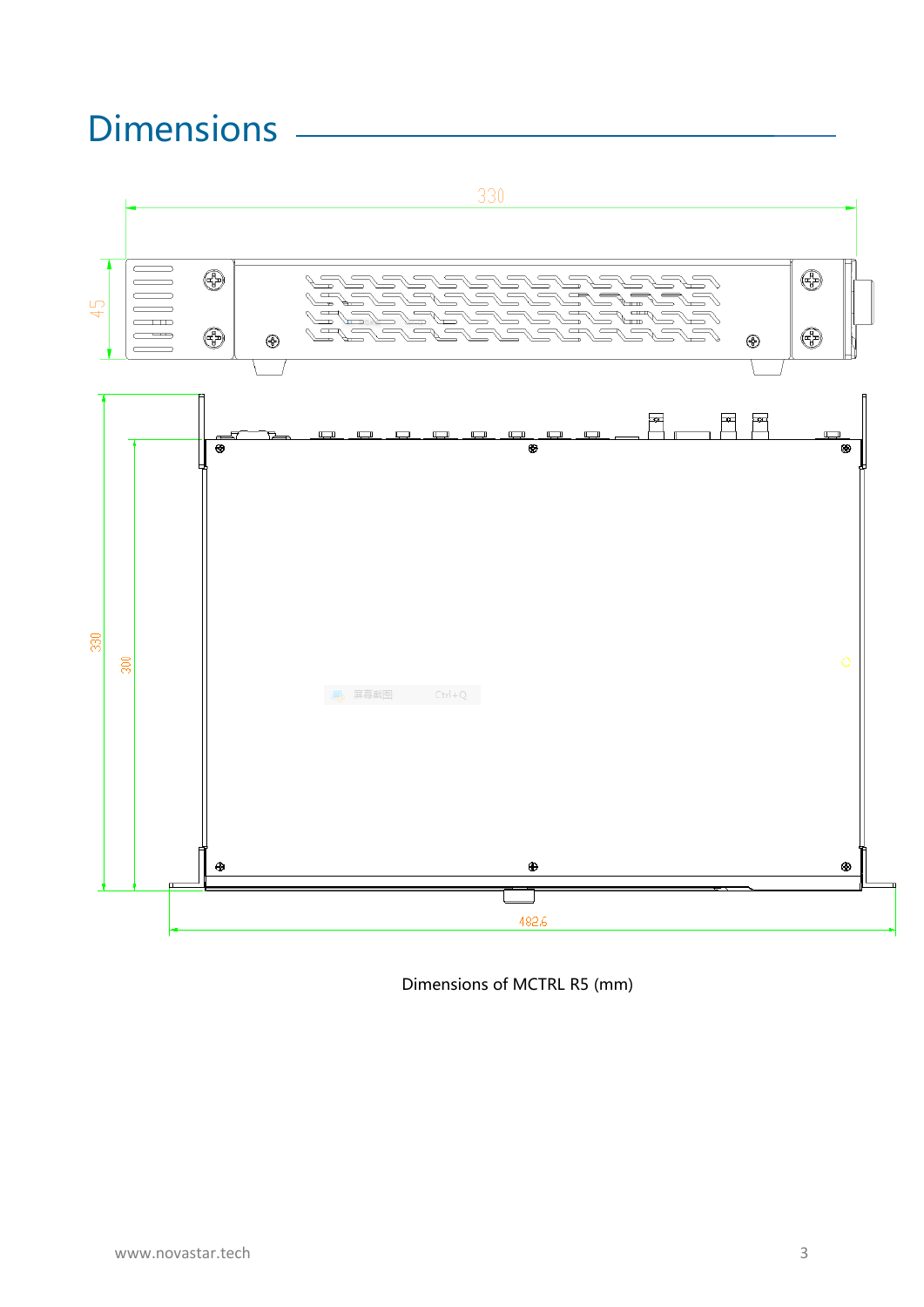### Appearance

#### Front panel



Power button;

Press the button for startup. After startup, press and hold the button

for 4~5 seconds to power off.

USB interface for connecting USB drives.

③: Operation screen



The top section of the screen displays product name (customizable) and its IP address. The meanings of other sections are described as below:

1)Input status of signal source. Highlight indicates it has signal.

2) Current input source and its resolution, frame rate.

3)Status, the meanings of each status icon are introduced like voltage,

temperature and dual power management and etc.

4) Connection status of Ethernet ports. Highlight indicates that the

connection is available and the port works as master control. Mark on

the upper left corner of the icon indicates that the connection is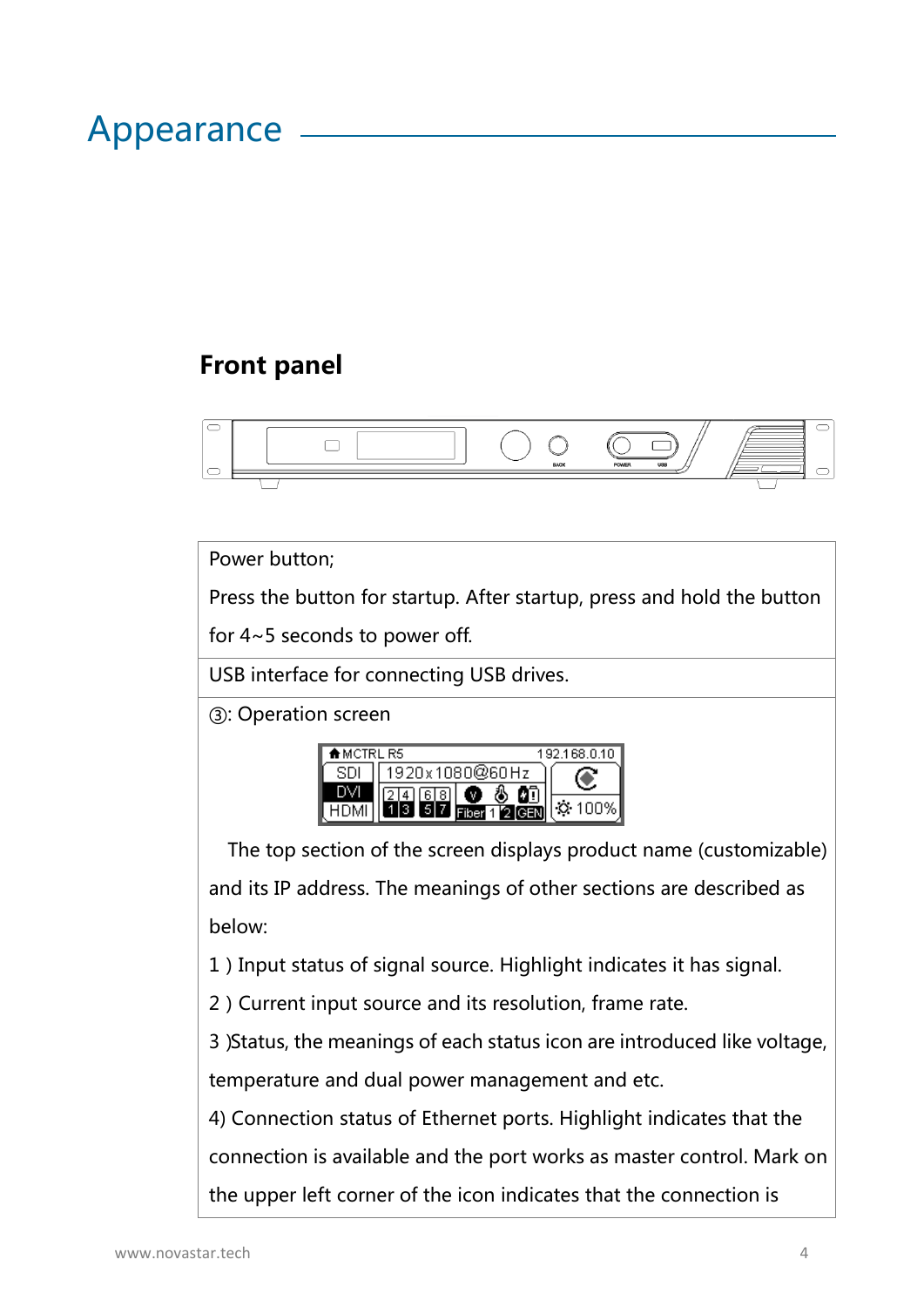available and the port is in redundancy state.

5) Connection status of optical fiber ports. Blue indicates that the connection is available and the fiber port works as master control while gray indicates the port is not connected or the connection is unavailable. Mark on the upper left corner of the icon indicates that the connection is available and the port is in redundancy state.

6) Rotation status of the screen.Whole circle and square combination icon indicates no rotations.Half circle with diamond combination icon indicates there are rotation settings in your screen.

④: Knob, Pressing the knob indicates Enter or OK, rotating the knob allows us to select or adjust.

⑤: BACK: Back to the previous menu.

#### Rear panel



| Inputs          |                                           |  |
|-----------------|-------------------------------------------|--|
| <b>SDI</b>      | 6G SDI interface                          |  |
| <b>HDMI 1.4</b> | <b>HDMI 1.4 interface</b>                 |  |
| <b>DUAL DVI</b> | Dual-link DVI interface                   |  |
| <b>Outputs</b>  |                                           |  |
|                 | 8-channel Neutrik Gigabit Ethernet        |  |
| $1 - 8$         | outputs                                   |  |
| OPT1~2          | 2-channel optical fiber outputs           |  |
| Control         |                                           |  |
| <b>ETHERNET</b> | Control interface                         |  |
|                 | IN: cascade input or connecting to PC for |  |
| <b>USB</b>      | communication                             |  |
|                 | <b>OUT: cascading next unit</b>           |  |
| <b>GenLock</b>  |                                           |  |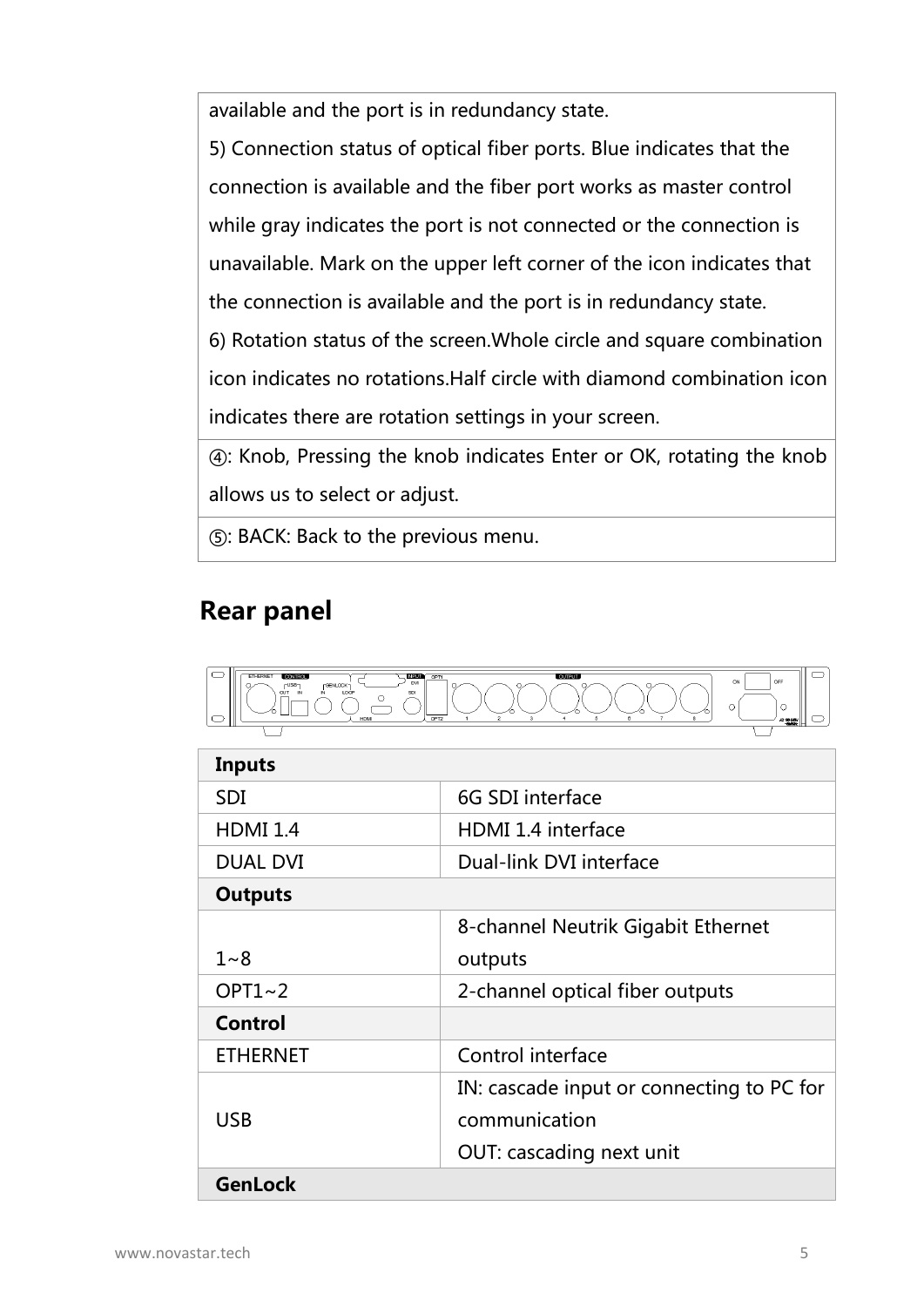| ΙN                           | Genlock type: Blackburst<br>Genlock synchronous signal, making sure<br>the pictures on LED display are<br>synchronous with external Genlock<br>source. |  |
|------------------------------|--------------------------------------------------------------------------------------------------------------------------------------------------------|--|
| LOOP                         | Genlock loop output                                                                                                                                    |  |
| <b>Power supply</b>          |                                                                                                                                                        |  |
| AC $100 - 240V \sim 50/60HZ$ | AC power interface                                                                                                                                     |  |

# Specifications

| <b>Inputs</b>           |                |                                                   |  |
|-------------------------|----------------|---------------------------------------------------|--|
| Port                    | Qty            | <b>Resolution specifications</b>                  |  |
| <b>SDI</b>              | $\mathbf{1}$   | 6G standard                                       |  |
|                         |                | Max. supported resolution:3840×1080@60Hz,         |  |
|                         |                | Max. width and height are 3840(downward           |  |
|                         |                | compatibility)                                    |  |
| <b>HDMI</b>             | $\mathbf{1}$   | HDMI 1.4 standard                                 |  |
|                         |                | Max. supported resolution:3840×1080@60Hz          |  |
|                         |                | Max. width and height are 3840 (downward          |  |
|                         |                | compatibility)                                    |  |
| Dual-link<br><b>DVI</b> | $\overline{2}$ | VESA standard, max. supported resolution:         |  |
|                         |                | 3840x1080@60Hz and 3840x2160@30Hz                 |  |
|                         |                | (downward compatibility)                          |  |
| <b>Outputs</b>          |                |                                                   |  |
| Port                    | <b>QTY</b>     | <b>Resolution specifications</b>                  |  |
| <b>RJ45</b>             | 8              | Neutrik Gigabit Ethernet port                     |  |
| <b>OPT</b>              | $\overline{2}$ | Optical fiber port, single mode and double fiber, |  |
|                         |                | LC port, 1310mm                                   |  |